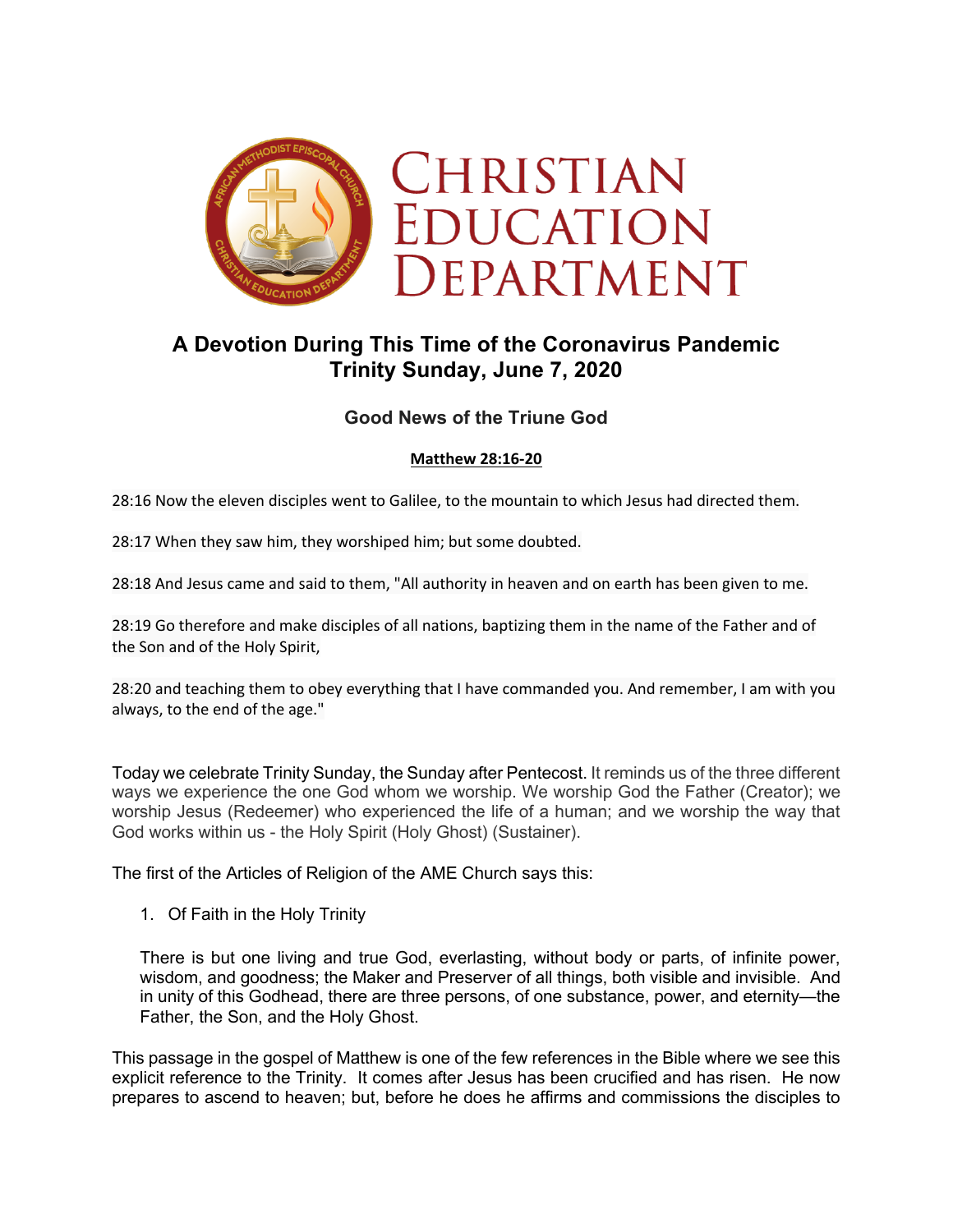spread his good news of the reign of God and to make disciples, expanding the family of believers, initiating them in the name of all of who and what God has shown Godself to be. Jesus will go to the Father even as he commands the disciples to go into the world. This will be a new normal; Jesus will not physically be there walking beside them, eating and fellowshipping at table with them, settling rocking fishing boats and calming seas and storms. They must face the world head on and declare the good news and enlarge the family of faith.

In these days, divisions are magnified and descensions amplified. Many feel powerless and unheard. Many have quoted Dr. Martin Luther King during these days of civil unrest, "A riot is the language of the unheard." We are called even now to preach the gospel of salvation, justice, and liberation and to enlarge the family of faith in this time when many feel unheard, helpless, and even hopeless.

Greg Carey in *Living by the Word, The Christian Century, June 3, 2020* says, "At the end of the day, the doctrine of the Trinity is good news, worthy of celebration. It affirms the whole of the gospel: that the God who created the world, called Abraham and Sarah, blessed and healed in Jesus, and now empowers the church through the work of the Holy Spirit is one God. All these blessed realities constitute a whole. It also acknowledges the relationality core to the divine mystery. We worship a great and transcendent God, who from the beginning and throughout history draws near to humankind with love and blessing. 'What are human beings that you are mindful of them, indeed?'"

In a time when some can't breathe either because of COVID-19's suffocation or corrupt policing and unjust policies and practices which have a knee on our necks literally and figuratively, the God who was at the beginning, sending a wind across the face of the waters and went on to breathe life into clay to make human is still breathing and bringing about the winds of change for justice. The God with us, Emmanuel, born in obscurity, who walked, healed, and preached that the first would be last and the last first so much until authorities of the religious and political empires of the day killed him, and who rose with power and authority, is still with us healing and giving us authority to welcome the seeker, the lost, and the last. The God of Pentecost with wind and fire, brings not a fire and wind of destruction but a purifying and resetting presence and force. This is the good news of the Triune God. As impossible as it is to fully understand or explain all of who and what God is, we have what we need to expand the family, to speak a word of hope, and to fight the good fight because this same God is mindful of us because of God's great love.

**TALK:** Take a moment to be silent, reflect, and share/write down— How would you explain the mystery of the Trinity to someone who has never heard of the Triune God?

Read or recite the Apostle's Creed, our Affirmation of Faith

**I believe in God the Father Almighty, maker of heaven and earth and in Jesus Christ, His only Son, our Lord who was conceived by the Holy Spirit, born of the Virgin Mary, suffered under Pontius Pilate, was crucified, dead and buried; the third day He arose from the dead, He ascended into heaven and sitteth on the right hand of God the Father Almighty; from thence He shall come to judge the quick and the dead. I believe in the Holy Spirit, the Church Universal, the communion of the saints, the forgiveness of sins, the resurrection of the body, and the life everlasting.**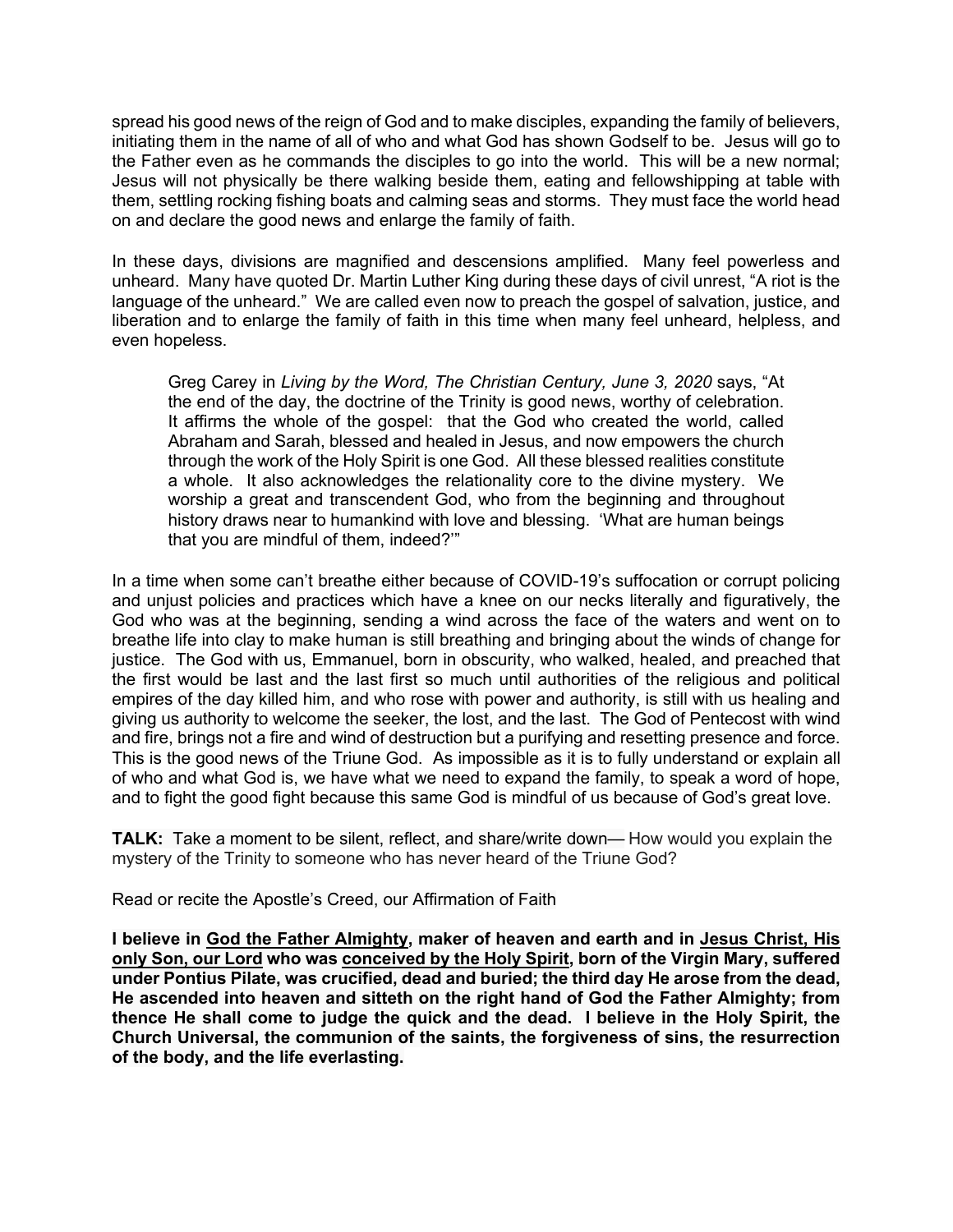**PRAY: Holy God, we pray as our forebears did, "I've been 'buked and I've been scorn. There is trouble all over this world; but, I ain't gonna lay my 'ligion down!" So, show yourself mighty; show yourself strong for you are God in three persons. In the name of the blessed Trinity, we pray. AMEN**

## **ACT:**

1. Exercise the authority given to you as a disciple and a citizen and take some action of advocacy for justice and peace. (e.g. Write a letter to a public official regarding racialized policing and brutality or environmental racism or unequal access to quality healthcare or education, support a peaceful demonstration for justice and peace, make a donation to an organization working for justice, etc.)

2. See also the craft activity that accompanies this devotion.

3. Revisit the Psalm 23 Challenge first issued as part of the March 22, 2020 set of resources.

**Song:**

Holy, Holy, Holy! Lord God Almighty AMEC Hymnal, #25

- 1. Ho-ly, ho-ly, ho-ly! Lord God Al-might-y! Ear-ly in the morn-ing our song shall rise to Thee; Ho-ly, ho-ly, ho-ly! mer-ci-ful and might-y; God in three per-sons, bless-ed Trin-i-ty!
- 2. Ho-ly, ho-ly, ho-ly! All the saints a-dore Thee, Cast-ing down their gold-en crowns a-round the glass-y sea; Cher-u-bim and ser-a-phim fall-ing down be-fore Thee, Which wert, and art, and ev-er-more shalt be.
- 3. Ho-ly, ho-ly, ho-ly! Though the dark-ness hide Thee, Though the eye of sin-ful man Thy glo-ry may not see; On-ly Thou art ho-ly; there is none be-side Thee, Per-fect in power, in love, and pur-i-ty.
- 4. Ho-ly, ho-ly, ho-ly! Lord God Al-might-y! All Thy works shall praise Thy name in earth and sky and sea; Ho-ly, ho-ly, ho-ly! mer-ci-ful and might-y; God in three per-sons, bless-ed Trin-i-ty! A-men.

Alternative Song:

*Psalm 8*, https://youtu.be/UiryUzSgu8g *By Richard Smallwood*